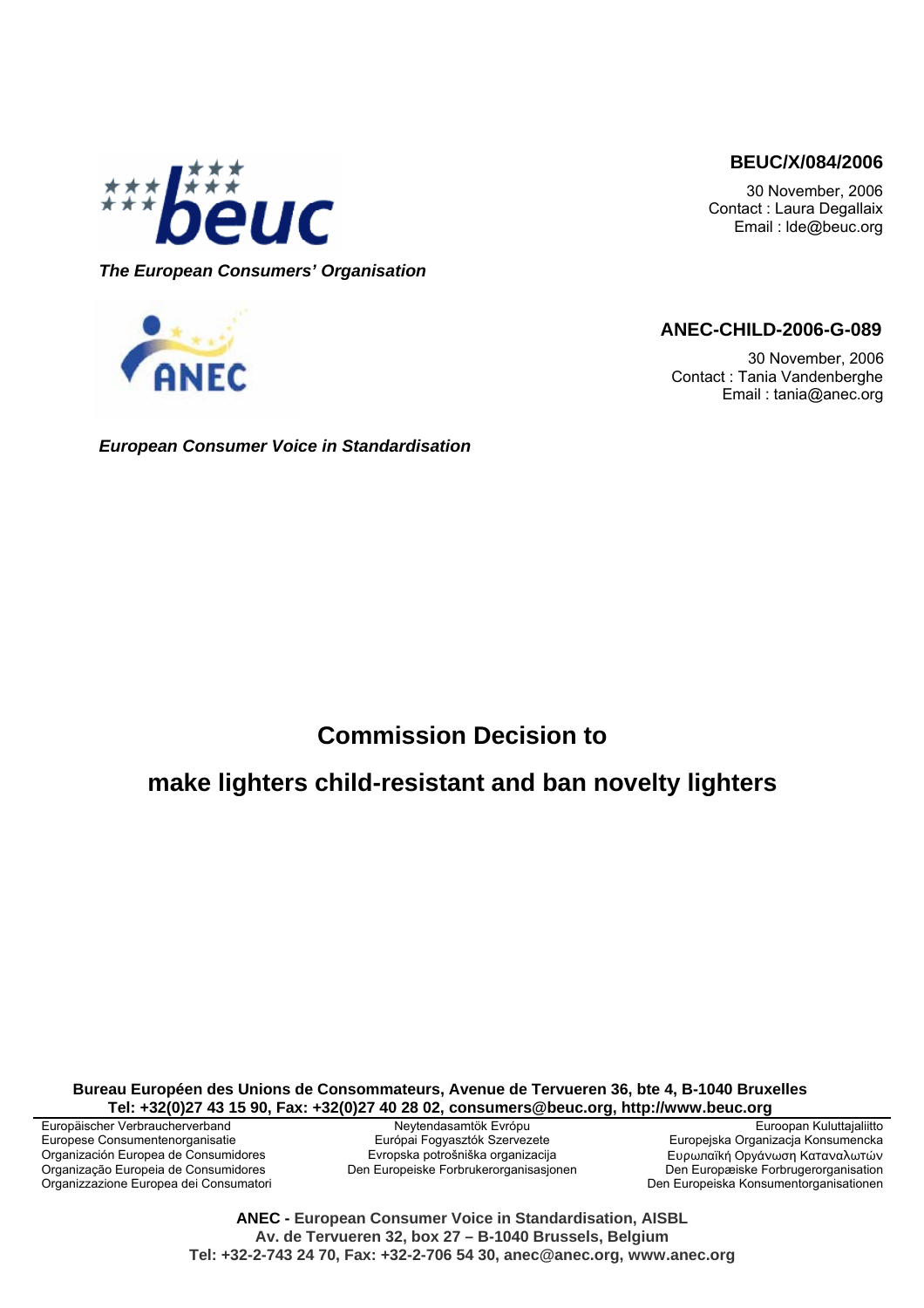#### **Summary**

The aim of the **Commission Decision 2006/502/EC[1](#page-1-0)** is to eliminate novelty lighters and require child-resistant features for disposable lighters. Whilst these principal aims are to be applauded, several of its provisions are insufficient and will not ensure that the large majority of the products put on the market will be indeed child-resistant. These problematic provisions are mainly related to the criteria for exemptions of child-resistance (refillable or luxury lighters), the determination of child-resistant features and the recognition of test results. In the context of the revision of the Decision, we will discuss these criteria and make some suggestions for improvement. In particular, we propose to use a monetary threshold (the so-called [2](#page-1-1) Euro limit in the standard EN 13869:2002<sup>2</sup>) in combination with the strengthened criteria for refillable lighters.

In parallel to the revision of the Commission Decision, a **revision of the European standard EN 13869:2002**, which establishes child-resistance specifications using a child panel test, is under discussion. In our views, this revision raises concern as no convincing alternative to the child panel test is currently available. This test is a well established method to test child resistant mechanisms, e.g. in the European standard for child resistant closures for nonpharmaceutical products. The reopening of the standardisation process may endanger achievements of the past. We support the child panel test in EN 13869 until a technical solution is found and proven to be effective, reliable and enforceable. Any research carried out to identify suitable mechanical tests should be discussed at the political level before any revision of EN 13869 is initiated.

For ANEC and BEUC, it seems that the only reasonable **long term solution** is to expand child-resistance requirements to all lighters.

<span id="page-1-0"></span> $1$  Commission Decision of 11 May 2006 requiring Member States to take measures to ensure that only lighters which are child-resistant are placed on the market and to prohibit the placing on the market of novelty lighters

<span id="page-1-1"></span><sup>&</sup>lt;sup>2</sup> Standard EN 13869:2002 'Lighters - Child-resistance for lighters - Safety requirements and test methods'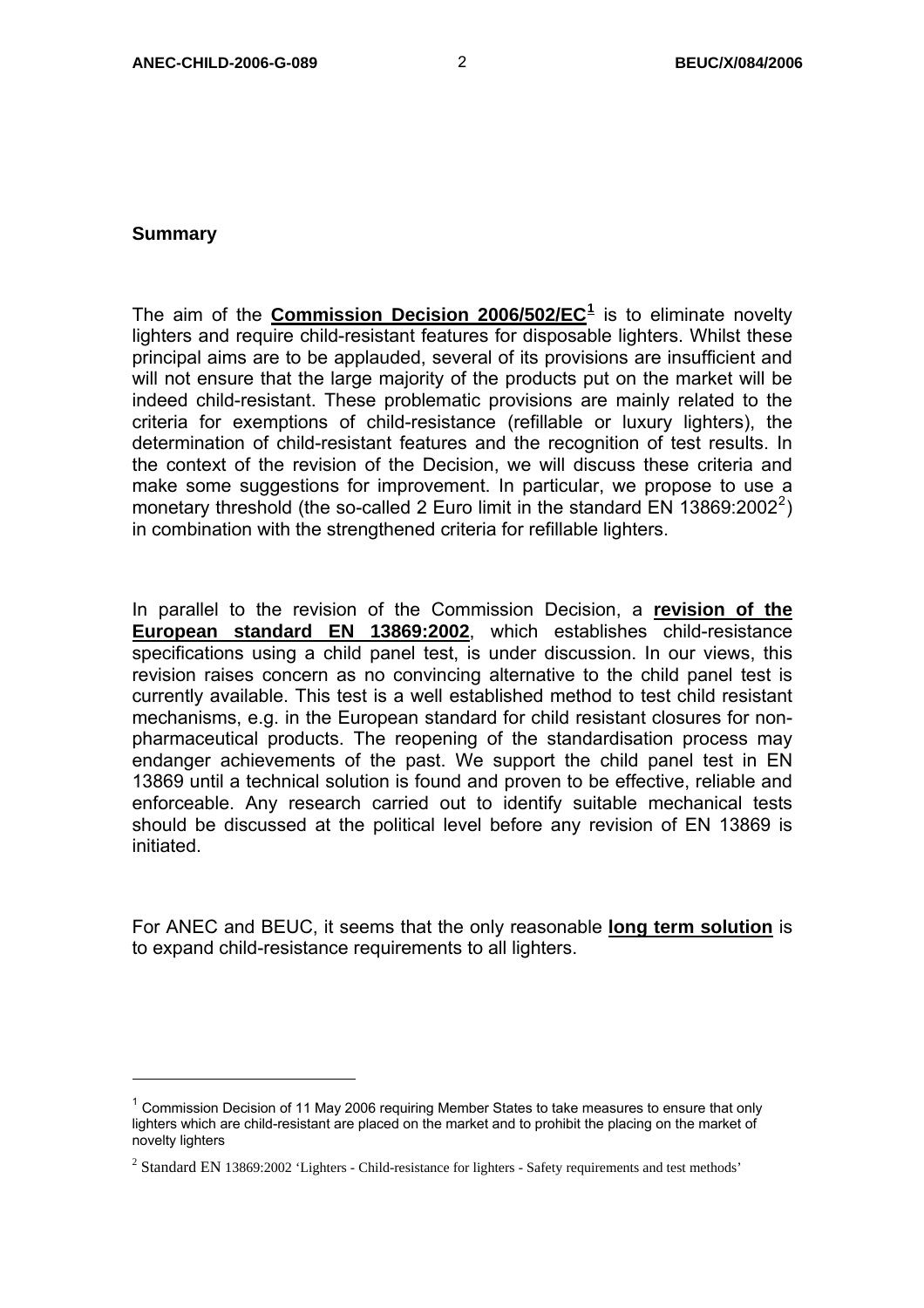#### **Comments on Commission Decision 2006/502/EC**

#### *Exemption for specific refillable lighters*

The Commission Decision exempts specific refillable lighters from being childresistant. Article 1 lists the criteria which must be fulfilled to obtain such exemption. According to the Guidelines for the application of the Commission Decision, these criteria are considered as equivalent to the monetary threshold, so-called '2 Euro limit', used e.g. in the US regulation to distinguish disposable lighters from refillable ones. However, we have some doubts whether the two provisions are equivalent and whether the European criteria are enforceable in practice.

#### *Life expectancy of 5 years*

The producer shall "provide on request to the competent authorities the necessary documentation substantiating that the lighters are designed, manufactured and placed on the market such as to ensure a continual expected safe use over a lifetime of at least five years, subject to repair […]". It is not substantiated which test results are to be provided and which criteria are to be applied to consider this provision fulfilled. This will lead to discussions with importers. The authorities will have to argue against claims of industry and it will be difficult to prove that a lighter will not work for 5 years. In addition, different Member States may interpret this provision differently. Hence, a clear set of criteria would have to be defined and approved.

#### *Written guarantee*

Producers need also to provide a written guarantee of at least two years for each lighter, in accordance with Directive 1999/44/EC<sup>[3](#page-2-0)</sup>. This Directive defines a guarantee as "any undertaking by a seller or producer to the consumer, given without extra charge, to reimburse the price paid or to replace, repair or handle consumer goods in any way if they do not meet the specifications set out in the guarantee statement or in the relevant advertising". What the guarantee statement contains is left to the seller, i.e. it could be anything and does not necessarily imply that the product will be functional for a certain period of time. In other words, the provision makes only sense if linked to a content, e.g. that the lighters will be fully functional for a period of 2 years.

<span id="page-2-0"></span> $3$  Directive 1999/44/EC of the European Parliament and of the Council of 25 May 1999 on certain aspects of the sale of consumer goods and associated guarantees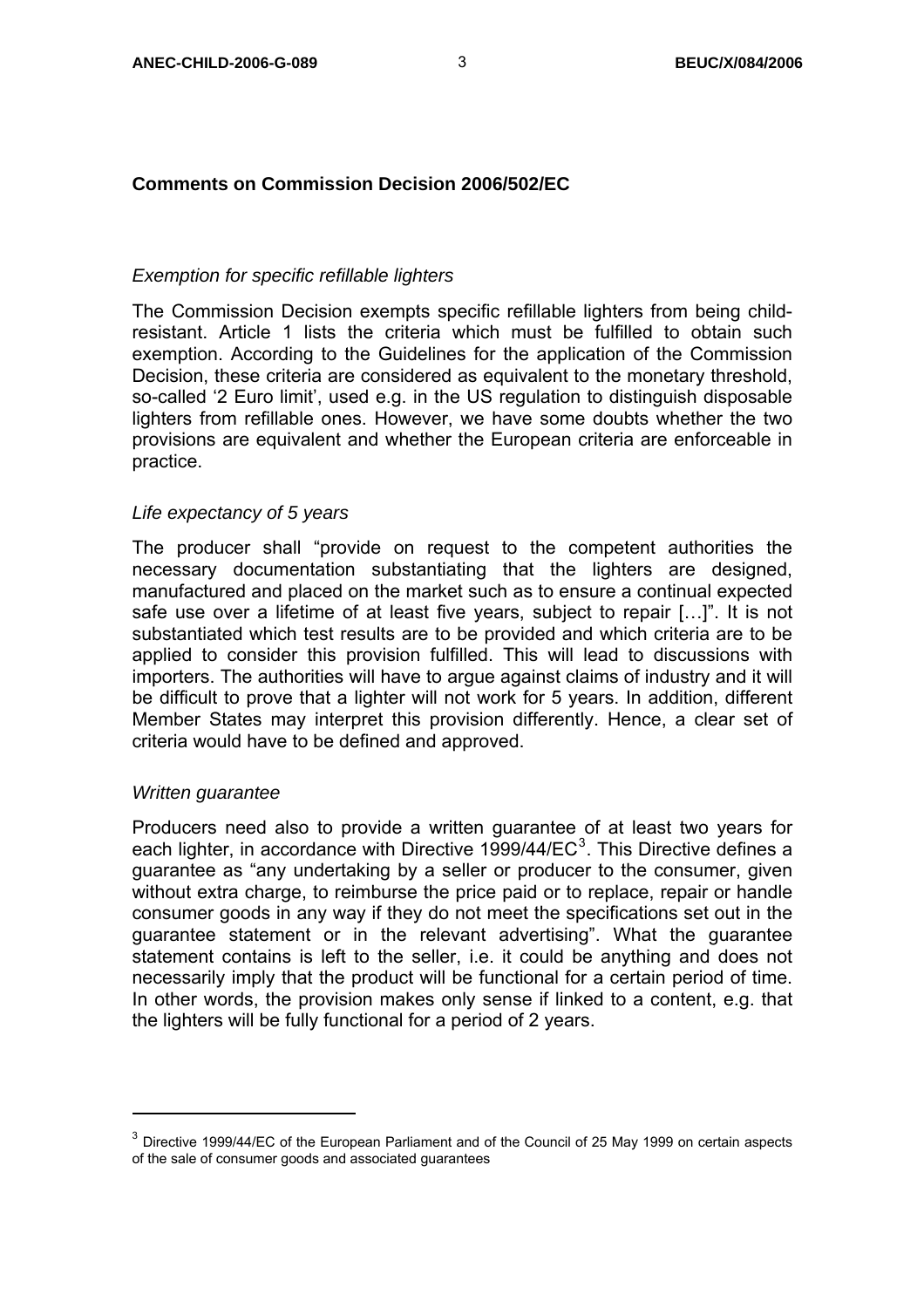#### *Safe refills*

To obtain an exemption, the lighter must also have the "practical possibility to be repaired and safely refilled over the entire lifetime, including in particular repairable ignition mechanism". This criterion is easy to fulfil also for cheap disposable lighters. One can easily build in a refill nozzle or use a replaceable spark wheel or flint without increasing the price significantly. Refillable disposable lighters are already available on the market<sup>[4](#page-3-0)</sup>. Even though replaceable spark wheel or flints are exceptional today, the market will evolve very quickly. We therefore believe that criteria for "safe" refills should be set up in the revised Commission Decision.

#### *After-sales service centre*

"Parts that are not consumable, but are likely to wear out or fail in continual use after the guarantee period, are accessible for replacement or repair by an authorised or specialised after-sales service centre based in the European Union". Non-consumable parts, such as piezo electric ignition mechanisms, may easily work for several years without repair. Moreover, an after-sales service centre in the EU could simply be a web site allowing a consumer to send back the non-functional lighter to the producer which will subsequently replace it by a new one. The cost of such after-sales service would be low. As a consequence, the lighters will still be sold at low price without having to be childresistant therefore posing a risk for children. Finally, most consumers will not even know that the after-sales service is available. Consequently, this provision needs to be further clarified in the revised Decision.

## *Conclusion on the criteria for exemption*

The current provisions to obtain an exemption can be easily undermined. Even if these provisions were strengthened as above (inclusion of criteria for 5 years life expectancy, better wording on guarantees, etc.), the principal dilemma remains: lighters which are in compliance with the exemption rules can be produced at a very low price, at least at a much lower price than a Dunhill or Zippo lighter. As a result, there would still be cheap non-child resistant lighters on the EU market. The equation "refillable  $+$  durable/repairable = luxury" is not always true. But the equation "refillable  $+$  repairable  $=$  safe" does not work either. The basic assumption is that cheap lighters are carelessly left behind – and this would apply also to many lighters exempted from the child-resistance requirement. We therefore believe that the monetary threshold i.e. the 2 Euro limit has its clear justification, as an additional criteria, in the revised Decision. It is indeed the best verifiable criterion and should be used in combination with the strengthened criteria for refilling as outlined above. It should be stated that, in any case, a lighter below the monetary threshold should be regarded as

<span id="page-3-0"></span><sup>4</sup> e.g. http://www.polycity.com/en/index.html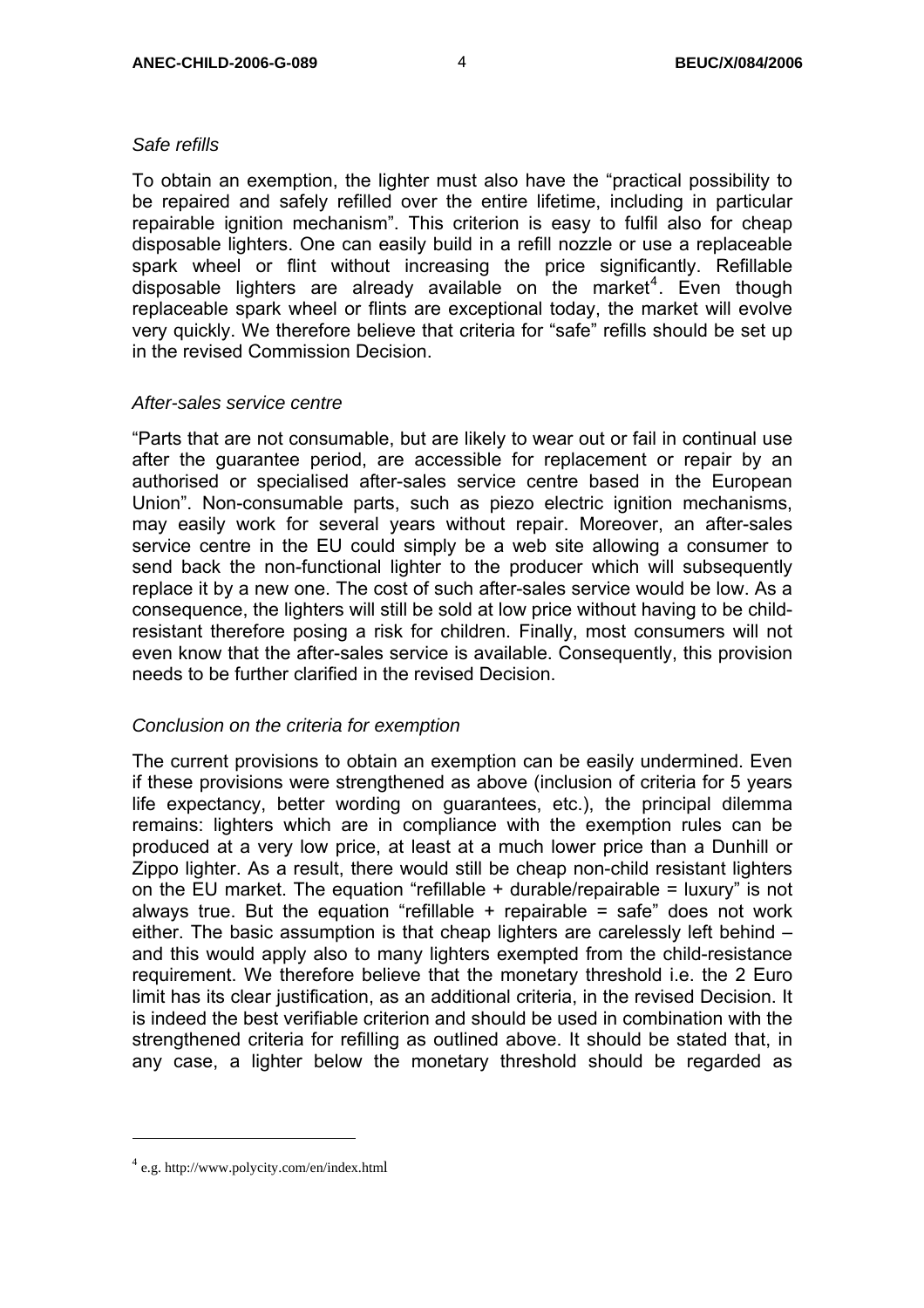disposable. In our view, the only long-term alternative will be to apply the childresistance requirement to all lighters on the market.

# **Other flaws and open issues of the Decision**

#### *Supply of non-conforming lighters to consumers*

It is envisaged that non child-resistant lighters must not be sold to consumers after a transitional period of 1 year following the ban. This is technically feasible and must be incorporated in the revised decision.

#### *Recognition of test bodies*

The competent authorities have the possibility to recognise test bodies other than those accredited by a member of the International Laboratory Accreditation Cooperation (ILAC). However, there are no criteria for that and the Member States will apply their own rules running the risk of inconsistency. European criteria should be defined. Amongst them, there could be a request to the test body to provide evidence for several years of experience in using child panel testing in the field of child-resistant packaging (to be further detailed).

#### *Equivalent child-resistance requirements*

According to Article 1 of the Decision, lighters need to conform to either the European Standard EN 13869:2002 or to equivalent rules applicable in non-EU countries. It is unclear what the term "equivalent" means in this context. Article 6 provides that "In particular, for Article 1(3), the Commission shall decide whether other international standards or national rules or standards or other technical specifications, in particular specifications concerning alternative methods or criteria to establish child-resistance of lighters, may be recognised as being equivalent to the child-resistance requirement established by this Decision". We fear that rules which have been shown to work in practice, e.g. in the US, will be replaced by other procedures without any evidence of equivalence. To date, no concepts or results of research have given confidence that any standardisation work to this end will be fruitful. The results of any research work should show that alternative technical solutions are effective, reliable and enforceable, and should be discussed at political level before any mandate is given to CEN.